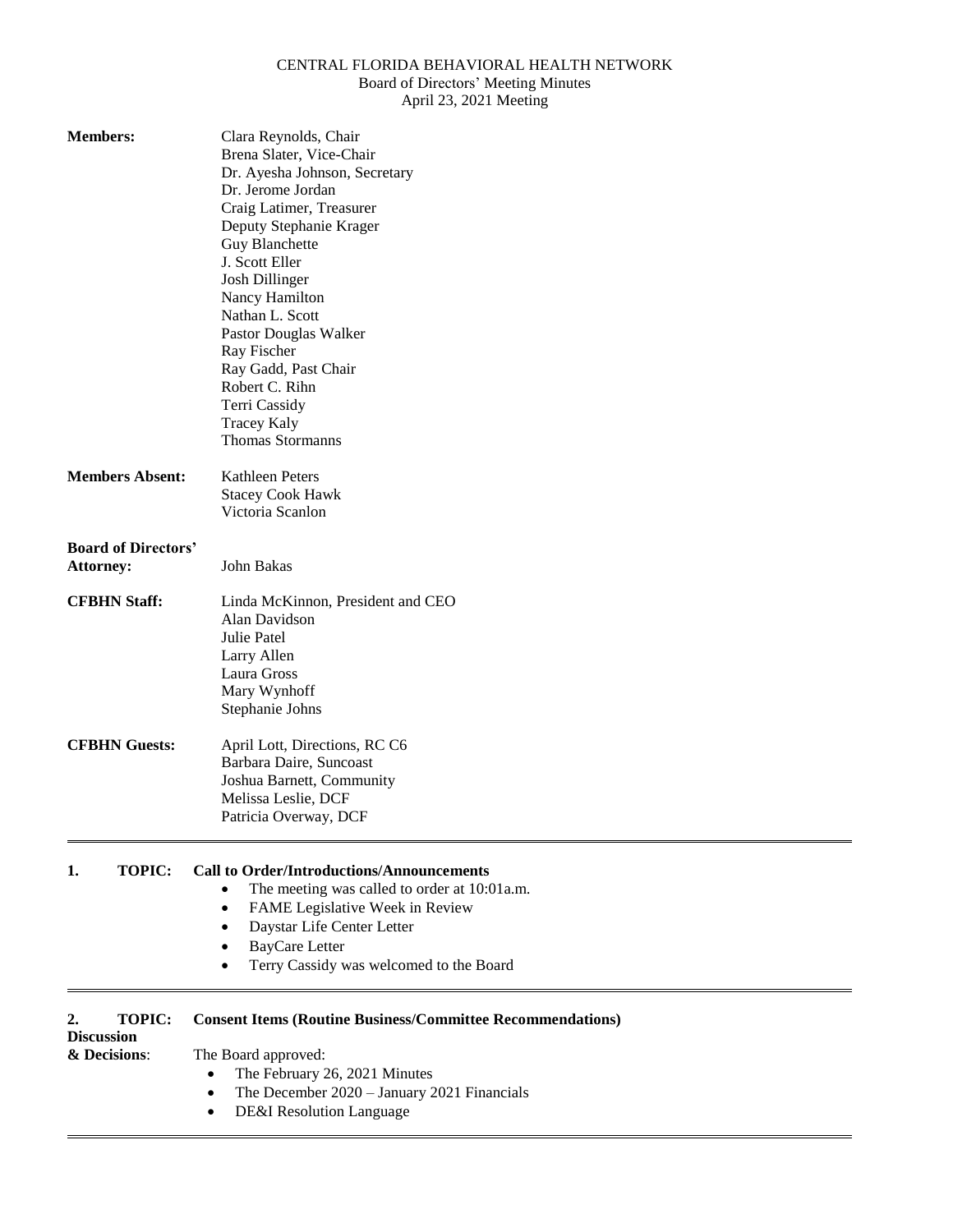# **3. TOPIC: Action Items (Items Requiring Presentation, Public Comment & Discussion Prior to Action)**

**Discussion**

#### **& Decisions:** Sanctions and Penalties Enactment Policy

The Executive Committee presented the policy to the board for review and ratification. The policy was reviewed and approved. The CFO expressed there are funds available as a result of implementing the policy and it has been recorded in a separate line item. Should a provider have federal funds only they will be con tracted out to ensure there is not a payback if possible. Federal funds that cannot be utilized will be returned. Should the funds be State funds CFBHN will hold onto these funds and essentially come to the board with a plan to utilize the funds based on the need within the system of care.

## **4. TOPIC: Information Items:**

**Discussion & Decisions:** CEO Report

The CEO discussed Board Ethics and potential changes to the board procedures as a result of the current legislative session updates. Procedures are specific to anyone who has a contract with CFBHN will require the contracts are brought to the board for review and approval. This is currently not the standard practice. The projection is by December a provider would have to declare any conflicts of interest. This current review by the legislature will be reviewed by the board attorney to develop process and ensure compliance should this change be passed.

The posting of the CEO salaries and executive staff salaries to the DMS website will pass for the MEs; however the recommendation that no CEO can make over 150% of the DCF secretaries salary language has been removed.

Additional bills are in review concerning anyone having of \$750K in contract with State funds would also have to post salaries on the DMS website as well as their own website. The dollars for Care Coordination are believed to be returning to the CFBHN contract.

The staff and providers have been working on contract amendments, incorporating the CARES Act funding. The lapse funding report is a cause for concern. There is currently a considerable amount, close to \$6M, pending lapse. The staff will be working to get these potential lapse funds moved into areas where they can be utilized. During this process the CFO is requesting notification if there are dollars that will be lapsed. The network is working with the legislature to ensure we do not take cuts therefore spending the funds is a priority where possible. Spending the lapse funds by June 30<sup>th</sup> is the goal. Scott Eller advises there are agencies that have high staffing vacancies that could be causing some of the lapse in funding. The CFO is in agreement that staff vacancies is part of the cause of the lapse. The concern brought up by Bob Rihn is the lapse could continue into next year and have a significant impact on providers who are unable to spend down these funds. The question raised is, has the employment issue across the network to determine what can be done across the network as opposed to the individual provider simply lapsing dollars? The President & CEO will request from providers their vacancy rates and review the frequency in which funds have come down. The impact of the minimum wage (\$15.00 p/h) has yet to be seen but will further impact providers ability to fill vacancies.

The Board Chair expressed a discussion needs to occur around the \$15 wage to meet and accommodate the salary compression issues that will occur. Not only brining the lowest paid staff brought up to minimum wage but the steps required to work that through the entire staff. The Chair will include this for the June meeting and potentially require a subcommittee. Scott Eller requested each provider submit their projected impact as a result of the \$15hr minimum wage to allow for budgetary planning. Salary compression will be reviewed. This will be referred to the finance committee to build a structure to how this will work and presented to the board regarding appeals to legislature and ahca regarding rates and the ability to increase revenue to offset the increase minimum wage impact. Scott recommended the finance committee reach out to contracted agencies to present to the board during the June meeting. The Finance Chair agreed to take on this request from the board. The CFO reminds the board that this past year, the pandemic, the rates were raised where they could be without documentation to the providers; the challenge is going to be the fiscal reconciliation at the end of the year to the state. The example given, if 10 staff salaries were to be increased but were not actually implemented and there is an increase in rate, the numbers served still have to be met and if there are no expenses the provider is responsible for returning those funds to CFBHN who will have to return these funds to the State. This is part of the new reconciliation the State has implemented. The higher the rates, the less clients served and the target of numbers served has not changed, based on OCA, population etc. need to be considered. The Board Chair expressed we understand the concern but will at some point still have to face the constitutional amendment raising the minimum wage and the only place the funds can come from for many is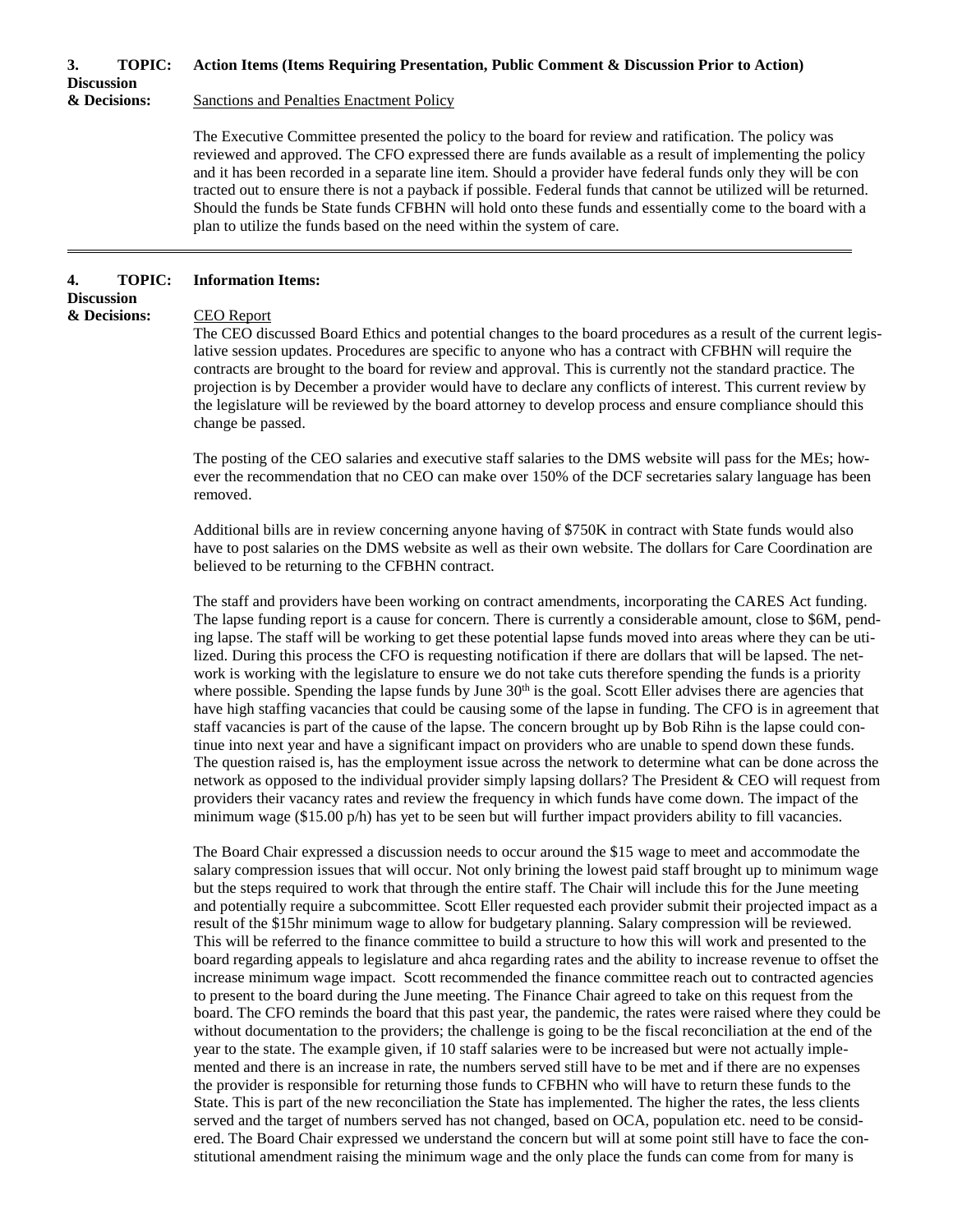from the rates. A significant change based on audits and the projected cost was asked to be considered. Bob Rihn offered to be part of the review committee once established.

A large amount of the lapse funding is coming from the SOR funding, TANF is another area where lapse funds are occurring. TANF lapse is related to the removal of outreach from the allowable spending. MSCDS substance abuse general funds are also lapsing. MH GR funding is lapsing. FIT/CAT are additional lapsing dollars. The CFO will send out a sheet showing the lapse areas. The subcontractor status report is a resource utilized for spending as well as working with the proivders individually and across the network to spend down the funds.

The President & CEO has asked the board to participate in the #MindYourMentalHealthFL campaign supporting all of the 2-1-1s. The Board will be sent the information and to please return a photo to [dnardelli@cfbhn.org](mailto:dnardelli@cfbhn.org) or [lmckinnon@cfbhn.org](mailto:lmckinnon@cfbhn.org)

# **5. TOPIC: Committee Reports**

#### Executive Committee:

The committee reviewed and approved the President & CEO evaluation. The goals have been developed for next year's evaluation. The request to include more operational information to the board as an education piece. The President & CEO expressed gratitude for the evaluation and 100% participation by the board. The committee reviewed and approved the Sanctions and Penalties Enactment Policy.

Governance Committee:

Sanctions and Penalties Enactment Policy was reviewed, approved and provided to Executive.

Finance Committee: Presented in consent items

Diversity Committee: Presented in action items

Quality Improvement: Presented in Department Directors Report

# IS Strategic Committee:

The majority of the discussion was meeting the milestones for FASAMS. The staff met with providers to determine where they stand with being able to meet the deadlines. The majority of providers feel positive about meeting the required timelines. The goal by June 2021 is to be able to work on the strategic framework for IS.

#### Legislative Committee:

Pastor Walker has volunteered to be Chair the committee due to a vacancy. The board approved the motion. The legislative aides are beginning to reach out to the MEs to meet and discuss educational opportunities for the legislature. Zoom meetings have increased the ability to meet with legislatures and will continue to do so as the sessions move forward. Additional legislative updates were provided via the FAME newsletter.

# **6. TOPIC: Regional Council Reports**

#### Circuit 6 Pasco:

The council discussed the PCSO expansion of the alternatives to incarceration program through USF funding. The Pasco Schools shared Baker Act & Mobile Crisis data, discovering the Baker Act in schools has gone down. TransCare for transport of Baker Act kids going really well. The Sheriffs Behavioral Health Prevention Team, a co-responder model continues to gather trends which indicate the Fatal & non-fatal overdose are still high. The contributors to overdosing continue to be Fentanyl & Heroine even in opioids. The increases are being seen but there is no wait list, while the need is there is a struggle to get the clients into residential care. Contributors are backups within the drug courts as a result of Covid-19. The increase usage of telehealth has been helpful and as they move to getting the clients back into the offices they are seeing more of a hybrid means of care requested. Some telehealth invoices are starting to be declined by insurance companies and organizations are beginning to stop the telephonic services. 84% of client population in the Pasco residential facility has been vaccinated.